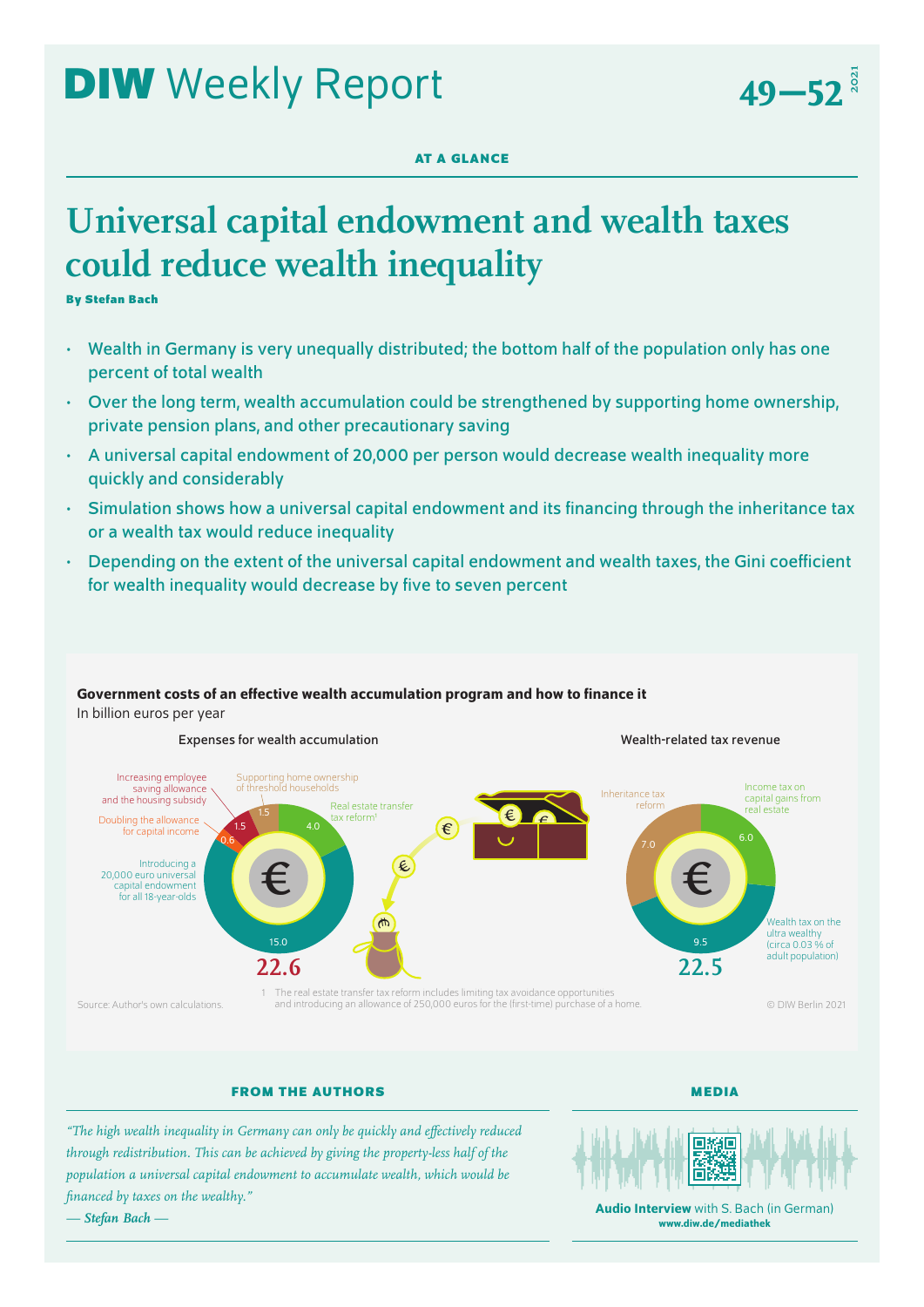# **Universal capital endowment and wealth taxes could reduce wealth inequality**

**By Stefan Bach**

# **ABSTRACT**

Wealth is very unequally distributed in Germany. To effect a long-term reduction, the new Federal Government could focus on more effectively promoting home ownership, supplementary retirement provision, and other precautionary savings. However, a universal capital endowment could decrease wealth inequality much more rapidly and successfully. In this report, a universal capital endowment of up to 20,000 euros is simulated, which is granted to everyone 18 and older. These programs, which would require around 22.6 billion euros annually, could be financed by increasing the inheritance tax, implementing a recurrent wealth tax on the ultra wealthy, and taxing real estate properties more effectively. A universal capital endowment, which primarily increases the wealth of the lower and middle classes, paired with wealth taxes would significantly reduce wealth inequality in Germany: Simulations show that the Gini coefficient would decrease by five to seven percent as a result.

The net wealth of households is especially unequally distributed in Germany.<sup>1</sup> While the bottom half of the population has no notable assets, the richest ten percent has 67 percent of overall private wealth, the richest one percent of the population has 35 percent, and the richest 0.1 percent has up to 20 percent (Figure 1).<sup>2</sup> Wealth in Germany is thus very strongly concentrated compared to other EU or OECD countries with a similar income distribution.<sup>3</sup> The relatively low amount of wealth of the German middle class is particularly striking.4

Wealth inequality also played a role in the 2021 *Bundestag* election campaigns. Two of the new coalition parties, the SPD and the Greens, wanted to tax high incomes and the wealthy more heavily. The third party, the FDP, firmly rejected this plan and prevailed. Therefore, the coalition agreement between the three parties does not include tax increases on the wealthy. However, measures are planned to promote home ownership, to improve occupational and private pension plans, and to increase the tax-exempt capital income allowance for income tax purposes.<sup>5</sup>

- **3** OECD, *Society at a Glance 2019: OECD Social Indicators* (2019): 98 f ([available online\)](https://www.oecd.org/social/society-at-a-glance-19991290.htm).
- **4** This DIW Weekly Report is based on a study that was conducted as a part of a multi-year project on inequality commissioned by the Forum New Economy. Cf. Stefan Bach, Markus M. Grabka, and Marc C. Adam, "Ungleichheit in Deutschland – Politikmaßnahmen zur Trendumkehr," *Forum New Economy Working Papers* No. 05/2021 (in German; [available online](https://newforum.org/wp-content/uploads/2021/12/FNE-WP05-2021.pdf%22)).
- **5** *Mehr Fortschritt wagen. Bündnis für Freiheit, Gerechtigkeit und Nachhaltigkeit. Koalitionsvertrag 2021–2025 zwischen der Sozialdemokratischen Partei Deutschlands (SPD), BÜNDNIS 90/ DIE GRÜNEN und den Freien Demokraten (FDP)* (2021): 73f., 92, 165 (in German; [available online](https://www.tagesschau.de/koalitionsvertrag-147.pdf%22)).

**<sup>1</sup>** Conventionally, net wealth includes real estate, financial assets, insurance assets, business assets, and corporate shares, minus debt. Certain components are excluded, in particular "social assets" in the form of social security entitlements, such as the quantitatively significant entitlements to the statutory pension insurance scheme, civil servants' pensions, or occupational pensions. If these assets are taken into account by capitalizing pension entitlements, wealth inequality in Germany is massively reduced: The Gini coefficient falls by 19 percentage points, cf. Timm Bönke etal., "The Joint Distribution of Net Worth and Pension Wealth in Germany," *Review of Income and Wealth* 65, no. 4 (2019) [\(available online](https://onlinelibrary.wiley.com/doi/epdf/10.1111/roiw.12371), accessed on August 30, 2021. This applies to all other online sources in this report).

**<sup>2</sup>** Carsten Schröder et al., "Millionaires under the microscope: data gap on top wealth holders closed; wealth concentration higher than presumed," *DIW Weekly Report*, no.30/31 (2020) ([available online\)](https://www.diw.de/de/diw_01.c.794215.de/publikationen/weekly_reports/2020_30_1/millionaires_under_the_microscope__data_gap_on_top_wealth_holders_closed__wealth_concentration_higher_than_presumed.html); Stefan Bach, Andreas Thiemann, and Aline Zucco, "Looking for the missing rich: tracing the top tail of the wealth distribution," *International Tax and Public Finance* 26 (2019) ([available online\)](https://link.springer.com/article/10.1007/s10797-019-09578-1).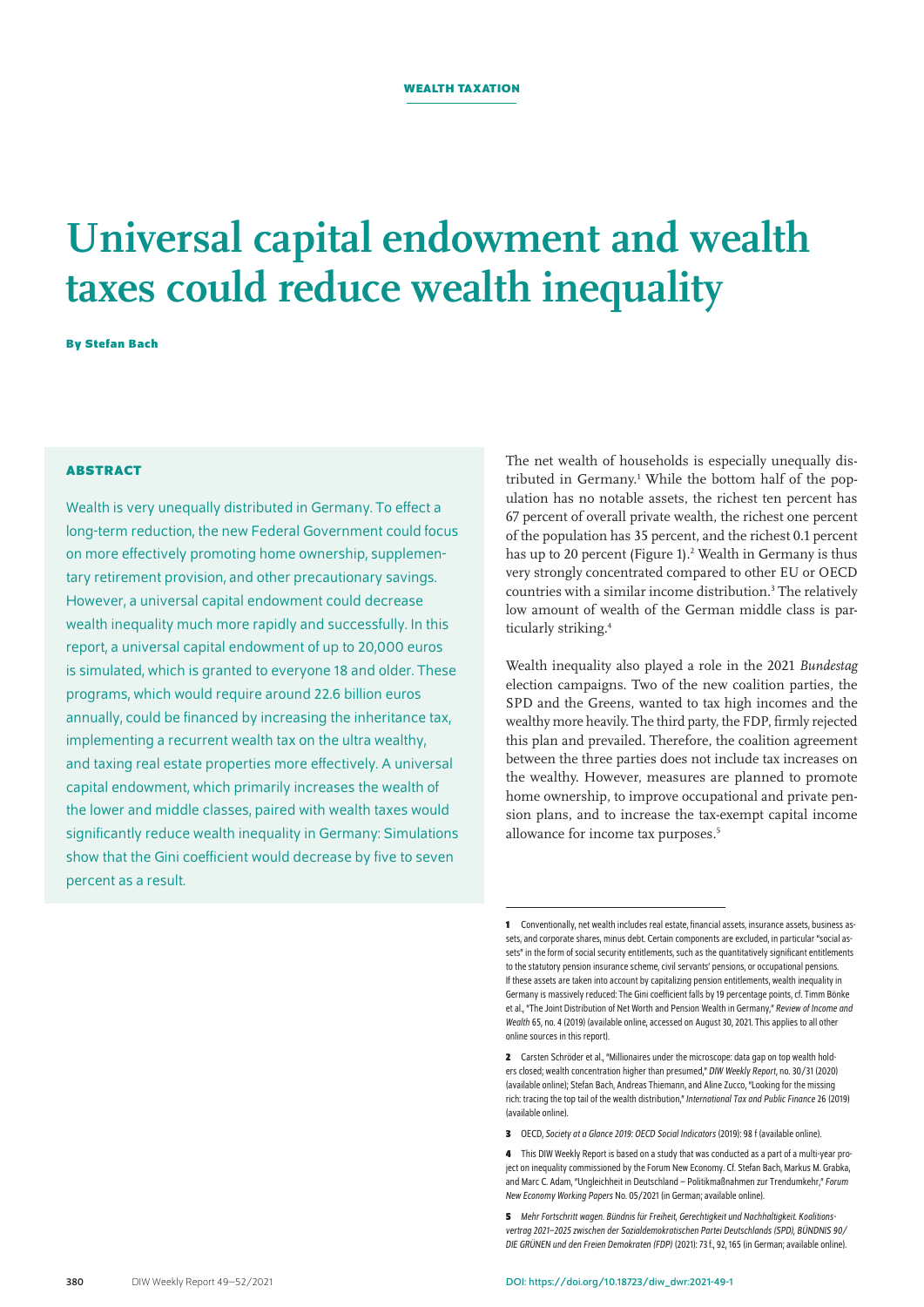Figure 1

# In the following sections, important drivers of wealth inequality are presented and various methods of promoting wealth accumulation and taxing the wealthy are discussed. Using a micro simulation model, the long-term effects of a universal capital endowment on wealth inequality are simulated, financed by tax increases on the wealthy,

# Important drivers of high wealth inequality

Various factors that interact with each other and have a longterm impact are driving the development of wealth inequality in Germany. The following can be deemed as the most important influencing factors for the high concentration of wealth:

- The share of the older population is growing because of the demographic change. Due to where they are in their lives, older people have accumulated more wealth than young people in general.
- The home ownership rate in Germany is very low in an international comparison. By saving for and paying off real estate, homeowners accumulate more wealth than comparable renter households.
- The well-developed social security systems in Germany do not encourage private provision or wealth accumulation. They require high contributions to be paid, thus reducing opportunities for additional wealth accumulation. This is especially the case for low-income earners and the middle class, as contributions are largely financed proportionally via earned income.
- The saving rate in Germany is high and increased during the coronavirus pandemic. However, many households save in fixed-interest investments such as savings accounts, time deposits, and life insurance policies, or simply leave their money in their checking account. Such investments do not yield any returns, resulting in real losses of wealth.<sup>6</sup> Additionally, such investments do not benefit from rising asset prices. Investments in stocks, bonds, or funds are less widespread in Germany than in other countries, similar to the home ownership rate. Low risk investments with low returns also dominate occupational and private pension plans.
- The inheritance tax and other wealth taxes on the wealthy have not played a major role in Germany since the 1970s. Assets were increasingly underreported: The standard values of real estate properties were not renewed and business assets were significantly undervalued. In 1997, the recurrent wealth tax was repealed. Due to high personal allowances and extensive tax privileges for business transfers in inheritance and gift taxes, revenue from these taxes is limited to just 1.1 percent (as of 2021) of total tax revenue.

### Wealth distribution in Germany

In percent of total wealth (as of 2019)



The richest ten percent of the population has two thirds of total wealth.

- Income inequality has also increased over the past years, with upper income groups having far above-average saving rates.7 The interplay of these types of inequality increases both in the end. Capital income is the most important type of income when explaining the increase in inequality. As income inequality increases, savings possibilities increase for the higher income groups. This increases wealth inequality and drives income inequality through rising capital income.<sup>8</sup>
- Asset prices have increased powerfully over the past decade, primarily benefiting the top half of the population, which has significant assets. As a result, the absolute wealth gap to the asset-less bottom half increases.

# Instruments against wealth inequality: supporting wealth accumulation

If the Federal Government aims to increase equal opportunities and strengthen personal provision, more people must be supported in accumulating wealth. To achieve its goal, the Federal Government should focus on increasing the wealth of the middle class by supporting home ownership, supplementary pension provision, and financial assets. For the lower income groups, supplementary pension provision and financial assets are particularly relevant. In addition, barriers

**<sup>6</sup>** Cf. Markus M. Grabka and Christian Westermeier, "Reale Nettovermögen der Privathaushalte in Deutschland sind von 2003 bis 2013 geschrumpft," *DIW Wochenbericht*, no.34 (2015): 727–738 (in German; [available online\)](https://www.diw.de/de/diw_01.c.512647.de/publikationen/wochenberichte/2015_34_1/reale_nettovermoegen_der_privathaushalte_in_deutschland_sind_von_2003_bis_2013_geschrumpft.html%22).

**<sup>7</sup>** Karl Brenke and Gert G. Wagner, "Ungleiche Verteilung der Einkommen bremst das Wirtschaftswachstum," *Wirtschaftsdienst*2 (2012): 110–116 (in German; [available online](https://www.wirtschaftsdienst.eu/inhalt/jahr/2013/heft/2/beitrag/ungleiche-einkommensverteilung-bremst-wachstum.html%22)).

**<sup>8</sup>** Cf. Bach, Grabka, Adam, "Ungleichheit in Deutschland – Politikmaßnahmen zur Trendumkehr;" Thilo N. H. Albers, Charlotte Bartels, and Moritz Schularick, "The Distribution of Wealth in Germany, 1895–2018," *ECONtribute Working Paper* (2020) [\(available online\)](https://www.econtribute.de/RePEc/ajk/ajkpbs/ECONtribute_PB_001_2020.pdf%22).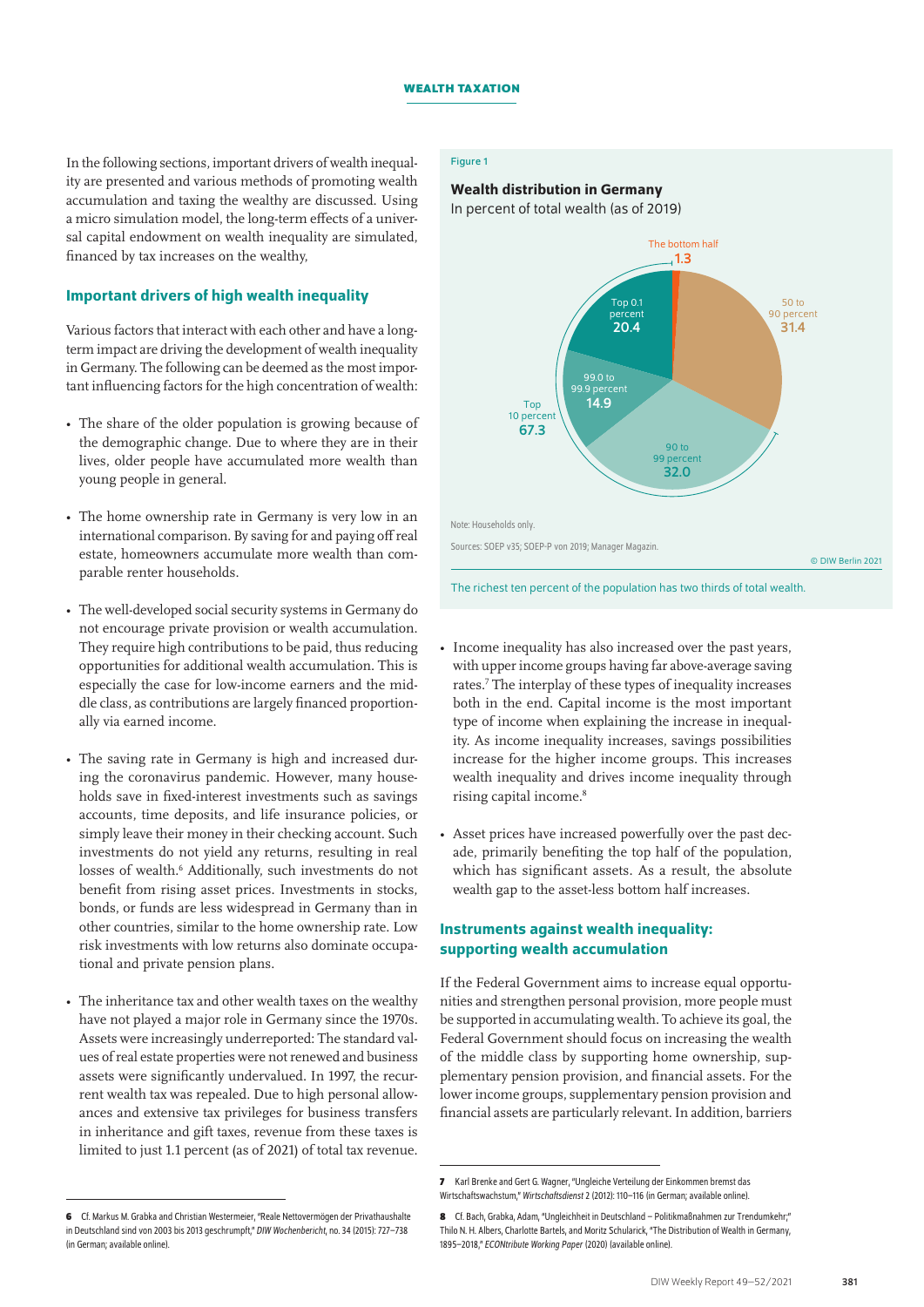### Figure 2

# Annual expenses of a universal capital endowment and subsidy programs for wealth accumulation

In billions of euros, estimated for 2022



Note: The real estate transfer tax reform primarily includes restrictions on tax avoidance opportunities, especially share deals, and the introduction of an allowance of up to 250,000 euros for the (first-time) purchase of a home.

Source: Author's own calculations.

© DIW Berlin 2021

To effectively drive wealth accumulation, programs should promote capital accumulation and introduce a universal capital endowment.

#### Figure 3

# Annual revenue from an increase in wealth-related taxation In billions of euros, estimated for 2022



Notes: A reform to the inheritance tax includes a minimum tax for business transfers, eliminating other tax privileges, and reforming the personal allowance. The wealth tax for the ultra-rich one percent applies to personal net worth exceeding 20 million euros (this affects around 21,000 adults or 0.03 percent of the adult population).

Source: Author's own calculations.

© DIW Berlin 2021

The 22.6 billion euros required to finance a universal capital endowment and the subsidy programs could come from reforms to wealth-related taxes.

to wealth accumulated should be eliminated, for example in the real estate markets or in tax law.

Supporting home ownership is an important tool for strengthening personal provision and combating wealth inequality over the long term.<sup>9</sup> Home owners save more, are more financially secure in old age, and are currently benefiting from the boom in asset prices. At the same time, however, high fiscal costs and free-rider effects should be avoided, as was the case with broad-based subsidies such as the former *Eigenheimzulage* (a first-time home buyer allowance) or, most recently, the *Baukindergeld* (a subsidy granted per child to help families purchase homes).10 Therefore, politicians should concentrate support on the relevant households on the threshold, primarily younger households and families with medium incomes. Appropriate programs are promotional loans,<sup>11</sup> lease-purchase models,<sup>12</sup> or specific premiums for households that cannot afford to purchase property (*Sozialkaufprämie*).13

In addition, the new Federal Government should reform all regulations that are currently driving up incidental construction and purchase costs or preventing the mobilization of building land. This includes building regulations, notary and land registry fees, and planning and permitting procedures. This applies to the real estate transfer tax in particular, in which an allowance for (first-time) home buyers could be introduced.

In addition to promoting home ownership, adjustments should also be made to pension provision. The Riester pen $s$ ion<sup>14</sup> and occupational pension provision schemes should be simplified and the full return of premium guarantee should be relaxed to be able to use higher-yielding investments. In addition, alternatives should be available through public or public service pension plans that develop standard products

**11** Claus Michelsen, "Erwerb von Wohneigentum: Eigenkapitalschwelle für immer mehr Haushalte zu hoch," DIW akutell2 (2017) (in German; [available online\)](https://www.diw.de/de/diw_01.c.564031.de/publikationen/diw_aktuell/2017_0002/erwerb_von_wohneigentum__eigenkapitalschwelle_fuer_immer_mehr_haushalte_zu_hoch.html%22); Michael Voigtländer, "Mehr Wohneigentum für NRW: Stellungnahme zu der Drucksache 17/5627," IW-Report, no. 40 (in German; [available online](https://www.iwkoeln.de/studien/michael-voigtlaender-mehr-wohneigentum-fuer-nrw.html)).

**12** Cf. Peter Gründling and Markus M. Grabka, "Staatlich geförderter Mietkauf kann einkommensschwachen Familien Weg in die eigenen vier Wände ebnen," *DIW Wochenbericht*, no.29 (2019) (in German; [available online\)](https://www.diw.de/de/diw_01.c.669748.de/publikationen/wochenberichte/2019_29_1/staatlich_gefoerderter_mietkauf_kann_einkommensschwachen_familien_weg_in_die_eigenen_vier_waende_ebnen.html%22).

**13** Reiner Braun and Markus M. Grabka, "Die Sozialkaufprämie – ein Vorschlag zur Ergänzung der Immobilienförderung in Deutschland," *DIW Wochenbericht*, no.27 (2021) (in German; [available on](https://www.diw.de/de/diw_01.c.821141.de/publikationen/wochenberichte/2021_27_5/die_sozialkaufpraemie_____ein_vorschlag_zur_ergaenzung_der_immobilienfoerderung_in_deutschland.html%22)[line](https://www.diw.de/de/diw_01.c.821141.de/publikationen/wochenberichte/2021_27_5/die_sozialkaufpraemie_____ein_vorschlag_zur_ergaenzung_der_immobilienfoerderung_in_deutschland.html%22)).

**14** Johannes Geyer, Markus M. Grabka, and Peter Haan, "20 years of the Riester pension—personal retirement provision requires reform," *DIW Weekly Report*, no. 40 ([available online\)](https://www.diw.de/de/diw_01.c.826263.de/publikationen/weekly_reports/2021_40_1/20_years_of_the_riester_pension___personal_retirement_provision_requires_reform.html).

**<sup>9</sup>** International comparisons suggest that countries with a high home ownership rate also have lower wealth inequality. Cf. Martin Beznoska, Judith Niehues, and Tobias Hentze, *Vermögensverteilung – Vorurteilen auf der Spur* (Institut der deutschen Wirtschaft Köln e. V.: 2017): 17f (in German; [available online](https://www.iwkoeln.de/fileadmin/publikationen/2017/341554/Studie_Vermoegensverteilung_vbw.pdf%22)).

**<sup>10</sup>** These programs supported a wide range of income groups up to high earners. The subsidy amounts, at 10,000 to 20,000 euros, were too low for threshold households to acquire the required capital to finance a home without significant assets, especially in metropolitan areas with high land prices. Therefore, free-rider effects and questionable incentives in factor of owner-occupied homes and rural areas were created. For more on the *Baukindergeld*, cf. Claus Michelsen, Stefan Bach, and Michelle Harnisch, "Baukindergeld: Einkommensstarke Haushalte profitieren in besonderem Maße," *DIW aktuell* 14 (in German; [available online](https://www.diw.de/de/diw_01.c.593685.de/publikatio-nen/diw_aktuell/2018_0014/baukindergeld__einkommensstar-ke_haushalte_profitieren_in_besonderem_masse.html%22)).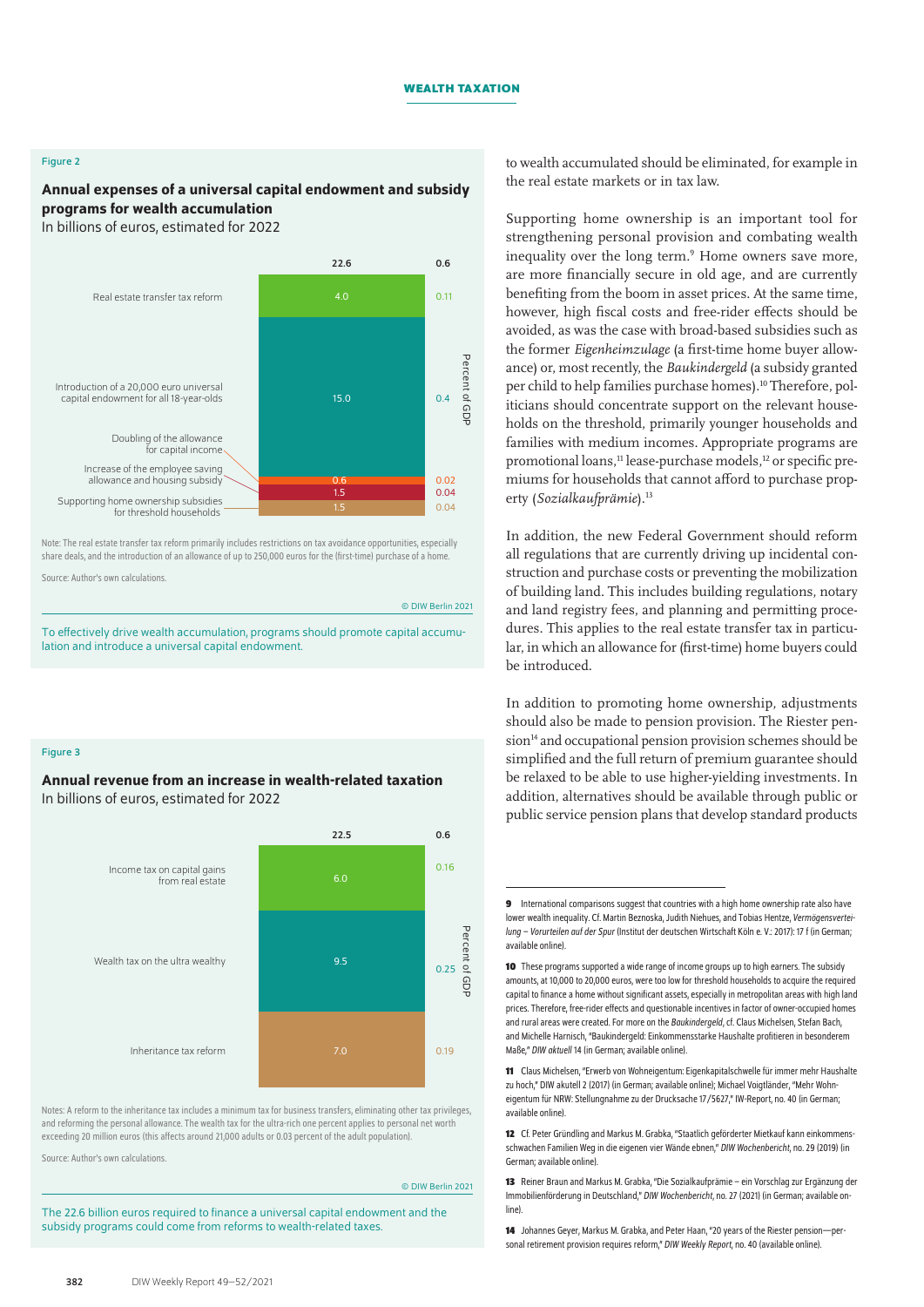with low transaction and administrative costs.<sup>15</sup> Furthermore, the previously voluntary supplementary systems could be strengthened by making insurance compulsory, allowing the insured the option of opting out.

The employee savings allowance (*Arbeitnehmersparzulage*) and housing subsidy (*Wohnungsbauprämie*) could be more integrated and operate according to the new income limits for the building subsidy.16 In addition, the subsidy could be increased and the income limits expanded further, with the use of the savings being tied to specific purposes, similar to the housing subsidy. Such purposes could be purchasing real estate, completing further training, or starting a business. The subsidy could also be combined with concepts such as the opportunity loan (*Lebenschancenkredit*) or opportunity account (*Chancenkonto*) as part of a universal capital endowment, which will be discussed in more detail in the next sections.

The allowance for capital income could be increased for the personal income and withholding taxes to exempt returns earned by households on financial assets that serve as supplementary provision. To this end, the current tax-free sum of 801 euros per person could be doubled to 1,600 euros.17

A sovereign wealth fund that invests in globally diversified portfolios could generate complementary returns that benefit the population. Such a fund could be used to co-finance a basic income, pension provision, or a universal capital endowment, for example.<sup>18</sup>

The programs outlined here are likely to require annual spending of 3.6 billion euros (Figure 2). However, due to the moderate funding volumes and the focus on the middle class, they only have a moderate effect in the long term on the wealth distribution and are easily overshadowed by other developments. For faster results, wealth must be more directly and noticeably redistributed.

In the case of the real estate transfer tax, tax avoidance opportunities should be abolished and the (first-time) purchase of a home should be made tax exempt, as is planned in the coalition agreement. Introducing a first-time home buyer allowance in the amount of 250,000 euros and limiting share deals19 is estimated to result in an annual revenue shortfall of 4.5 billion euros. Like the programs, these reforms are likely to reduce wealth inequality only moderately and in the long term at best, to the extent that it makes it easier for lower income households to purchase property.

**19** Cf. Stefan Bach and Sebastian Eichfelder, "Real estate taxation reform: tax land values, abolish privileges," *DIW Weekly Report*, no.27/28 (2021) ([available online\)](https://www.diw.de/de/diw_01.c.821548.de/publikationen/weekly_reports/2021_27_1/real_estate_taxation_reform__tax_land_values__abolish_privileges.html).

# Figure 4

# Effect of the capital levy and universal capital endowment on inequality In percent

17 billion euros 14 13 Without allowance … With an allowance of two million euros … With an allowance of five million euros … 16,936 euros Annual revenue of the capital levy Tax revenue is used to fund a universal capital endowment (per young adult) 14,262  $\frac{4}{5}$ 202 euros … for business assets and corporate shares

#### Reduction in wealth inequality (Gini coefficient)



Notes: Capital levy with a rate of 15 to 30 percent (progressive rate for net worth above 30 million euros) and a personal allowance of two million euros.

Source: Simulations using data from the Household Finance and Consumption Surveys (HFCS) 2017 including the estimated cases of the ultra wealthy.

© DIW Berlin 2021

The use of capital levy revenue for a universal capital endowment would, depending on the scenario, reduce wealth inequality by up to six percent.

# The more effective tool: universal capital endowment

Larger subsidy programs for specific types of assets, such as home ownership or pension provision, easily trigger freerider effects and privilege specific assets. Furthermore, it takes decades for a relevant effect on wealth distribution

**<sup>15</sup>** Cf. Geyer, Grabka, and Haan, "Ungleichheit in Deutschland – Politikmaßnahmen zur Trendumkehr."

**<sup>16</sup>** Konstantin A. Kholodilin and Claus Michelsen, "Wohneigentumsförderung in Deutschland – Kleine Prämien mit Wirkung," *DIW Wochenbericht*, no.27 (2021) (in German; [available online\)](https://www.diw.de/de/diw_01.c.821137.de/publikationen/wochenberichte/2021_27_4/wohneigentumsfoerderung_in_deutschland_____kleine_praemien_mit_wirkung.html%22).

**<sup>17</sup>** Until 1999, the allowance for capital income was 6,000 DM (or 3,048 euros) per person.

**<sup>18</sup>** Clemens Fuest et al., "Staatsfonds für eine effiziente Altersvorsorge: Welche innovativen Lösungen sind möglich?" *ifo Schnelldienst* 14 (2019) (in German; [available online\)](https://www.ifo.de/publikationen/2019/aufsatz-zeitschrift/staatsfonds-fuer-eine-effiziente-altersvorsorge%22).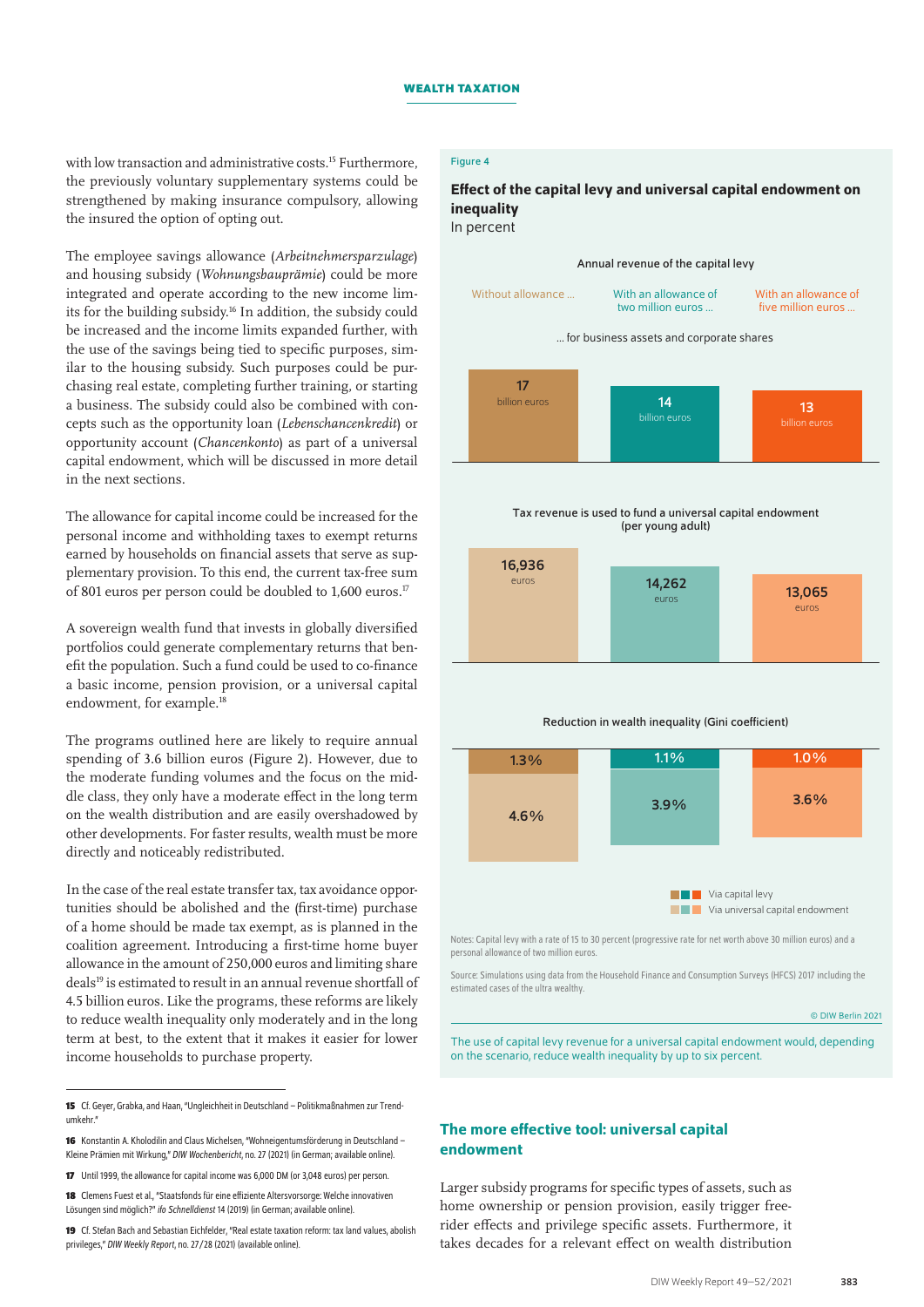### Figure 5

# Tax burden of a capital levy In percent of taxable wealth





© DIW Berlin 2021

The top tax rate of 30 percent would apply to taxable net wealth of 30 million euros or more.

to materialize. An alternative would be a broad-based asset transfer, such as an unconditional capital endowment.<sup>20</sup> Every resident would receive capital from the state at 18 years old. To create a noticeable effect on wealth inequality, an amount of up to 20,000 per person is suggested. Financing of around 15 billion euros annually would be required for the current group of around 750,000 young adults per birth cohort (Figure 2).

Such a universal capital endowment would noticeably reduce wealth inequality, which is perpetuated generationally via inheritances and gifts. Currently, most people either inherit nothing or a small amount. Only around 25 to 30 percent of the population inherits 100,000 euros or more, and mostly only later in life.21 Few people inherit large amounts at a young age and very few inherit very large amounts. Because of this generational mechanic, equal opportunities within a generation are substantially reduced.

It thus makes sense to finance a universal capital endowment via a higher inheritance tax or other taxes on the wealthy (for more on this, see the following section). This would be particularly consistent with meritocratic notions of performance, distribution, and tax equity. Furthermore, allocating this revenue to a universal capital endowment would also reduce the strong resistance to increasing the inheritance tax—a concept that is also quite unpopular among the upper middle and lower upper classes, despite it barely affecting them.

A universal capital endowment would be unconditional, granted regardless of personal assets or lack thereof. Its use, however, would be tied to certain purposes: To finance education, to purchase a home, to finance self-employment or a start-up, to participate in further education or training, or to use as a financial cushion in the event of unemployment or illness. It could also be used to cover expenses for taking care of children or elderly or disabled family members. Such concepts have been developed as opportunity loans,<sup>22</sup> opportunity accounts, or personal worker accounts (*persönliche Erwerbstätigenkonten*).23 Unspent amounts could earn interest and be put aside for retirement or discretionary use in older age.

# Financing: increase wealth-related taxes

Taxes on income and the wealthy could be moderately increased to finance the programs and, above all, the universal capital endowment. The inheritance tax and real estate taxation should be the main focus, and the possible negative economic effects must also be considered.

Despite multiple reforms over the past decades, there continue to be issues with the inheritance tax. Business successions are largely tax-exempt so as not to jeopardize firms. Very large transfers also receive special treatment, even if they are to persons not actively involved in the company and do not bear any particular entrepreneurial risks as shareholders, such as minors and children.<sup>24</sup> Furthermore, transfers to foundations or multiple uses of personal allowances offer tax avoidance opportunities.

A minimum tax on high-worth business transfers and abolishing tax privileges could double inheritance tax revenue in the longer term. Moreover, the ten-year time limit for personal allowances should be considerably extended or even abolished so that they can only be claimed once in a lifetime. To indirectly progressively tax high business incomes, a recurrent wealth tax on the ultra wealthy could be introduced, for example starting at 20 million euros. In the case of real estate assets, the land value and capital gains could be taxed higher via the property and income taxes, respectively.<sup>25</sup>

**<sup>20</sup>** Proposal 6 in Anthony B. Atkinson, *Inequality: What Can Be Done?* (Harvard University Press: 2015) [\(available online](https://www.tony-atkinson.com/the-15-proposals-from-tony-atkinsons-inequality-what-can-be-done/)); cf. also Anthony B. Atkinson, "Inequality: What Can Be Done?" *Working Paper 2 International Inequalities Institute, London School of Economics and Political Science* (2015) ([available online\)](http://eprints.lse.ac.uk/101810/1/Atkinson_inequality_what_can_be_done_wp2.pdf).

**<sup>21</sup>** Kira Baresel etal., "Hälfte aller Erbschaften und Schenkungen geht an die reichsten zehn Prozent aller Begünstigten," *DIW Wochenbericht*, no. 5 (2021) (in German; [available online\)](https://www.diw.de/de/diw_01.c.809832.de/publikationen/wochenberichte/2021_05_1/haelfte_aller_erbschaften_und_schenkungen_geht_an_die_reichsten_zehn_prozent_aller_beguenstigten.html%22); Stefan Bach and Andreas Thiemann, "Hohe Erbschaftswelle, niedriges Erbschaftsteueraufkommen," *DIW Wochenbericht*, no.3 (2016) (in German; [available online](https://www.diw.de/de/diw_01.c.524604.de/publikationen/wochenberichte/2016_03_1/hohe_erbschaftswelle__niedriges_erbschaftsteueraufkommen.html%22)).

**<sup>22</sup>** Steffen Mau, "Der Lebenschancenkredit: Ein Modell der Ziehungsrechte für Bildung. Zeitsouveränität und die Absicherung sozialer Risiken," *WISO direkt* (2015) (in German; [available](https://library.fes.de/pdf-files/wiso/11658.pdf%22)  [online](https://library.fes.de/pdf-files/wiso/11658.pdf%22)).

**<sup>23</sup>** Cf. The Federal Ministry of Labor and Social Affairs, *Weißbuch Arbeiten 4.0* (2017): 181 f (in German; [available online\)](https://www.bmas.de/SharedDocs/Downloads/DE/Publikationen/a883-weissbuch.pdf).

**<sup>24</sup>** Stefan Bach, "Erbschaftsteuer: Firmenprivilegien begrenzen, Steuerbelastungen strecken," *DIW Wochenbericht*, no.7 (2015) (in German; [available online](https://www.diw.de/documents/publikationen/73/diw_01.c.496880.de/15-7.pdf%22)); Stefan Bach and Thomas Mertz, "Vor der Erbschaftsteuerreform: Nutzung der Firmenprivilegien hat Minderjährige zu Multimillionären gemacht," *DIW Wochenbericht*, no.36 (2016) (in German; [available online\)](https://www.diw.de/documents/publikationen/73/diw_01.c.542137.de/16-36-4.pdf%22).

<sup>25</sup> Bach and Eichfelder, "Real estate taxation reform."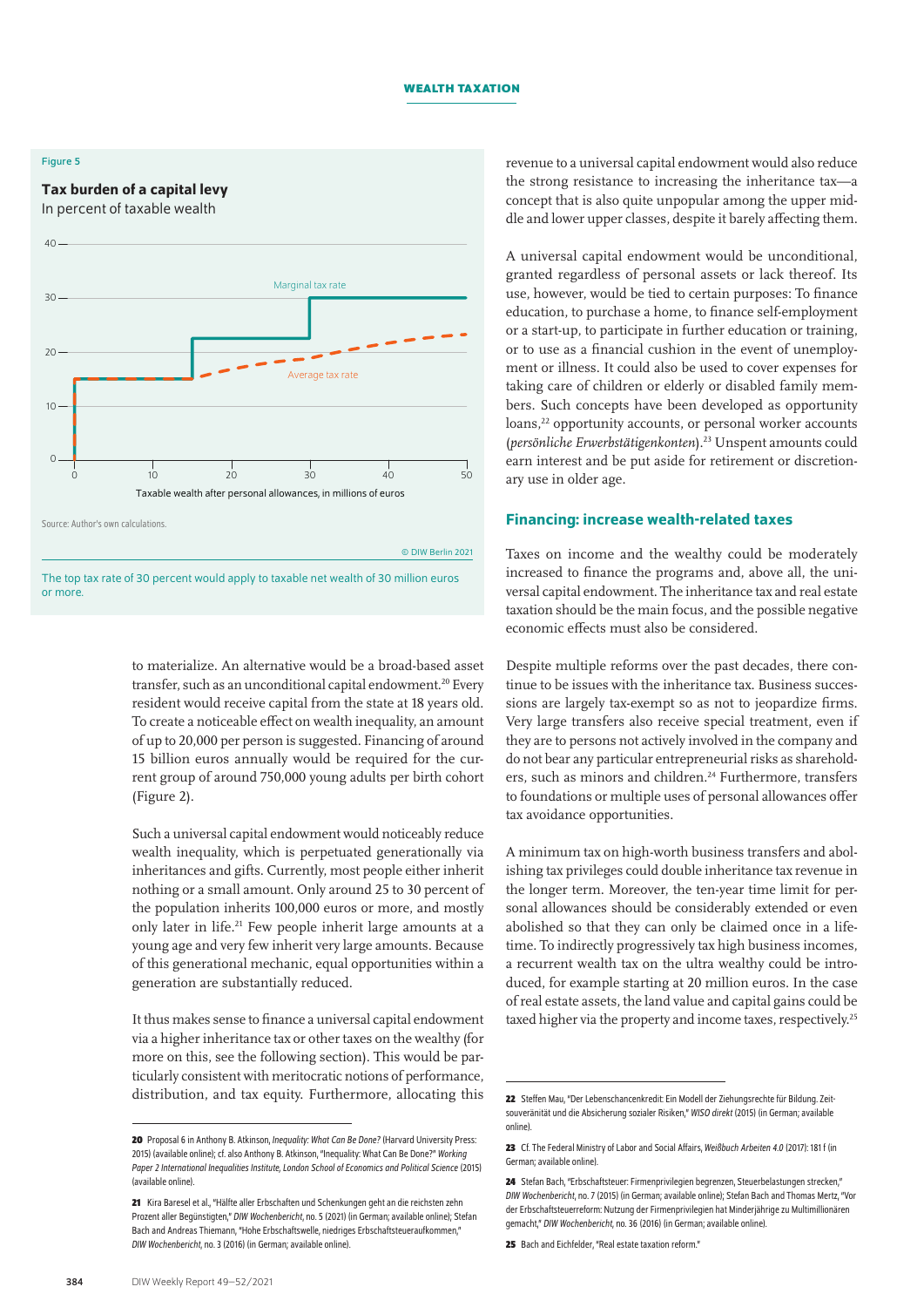#### Table 1

# Revenue and distributive effects of a capital levy

Overall, these tax reforms could achieve annual revenue in the amount of up to 22.5 billion euros a year, or 0.6 percent of the GDP estimated for 2022 (Figure 3). This revenue can be used to finance the programs outlined here, including real estate transfer tax relief, and the universal capital endowment in particular.

# Wealth taxes only moderately decrease inequality

The long-term effects of wealth taxes on the cross-section of the wealth distribution can be shown by simulating a onetime capital levy (Figure 4). Over a period of 30 years, about a generation gap, a recurrent wealth tax with an annual rate of one percent has a similar effect as both an inheritance tax with a 30 percent rate that is levied every 30 years or a onetime capital levy with a 30 percent rate that is paid in equal amounts over 30 years. The capital levy, as simulated below, therefore represents the long-term effects of a higher inheritance tax or a recurrent wealth tax. This is simulated here in a simplified form, neglecting further economic effects. In addition, the long-term impact of a universal capital endowment on the wealth distribution is investigated.

Using a micro simulation model, different scenarios of the capital levy are simulated for the year 2017.<sup>26</sup> In the scenarios, a personal allowance of either one or two million euros is simulated. In addition, scenarios with allowances for business assets and corporate shares of two or five million euros are investigated, which are meant to protect small and medium-sized firms.

A progressive, graduated tax rate is used for the capital levy (Figure 5): For assets up to 15 million euros, the taxable wealth exceeding the exemption will be subject to a tax rate of 15 percent. For taxable wealth up to 30 million euros, the exceeding amount will be subject to a tax rate of 22.5 percent, and beyond that, exceeding wealth will be subject to a tax rate of 30 percent. This then applies analogously to the rate of an inheritance tax that is levied every 30 years.<sup>27</sup> The analogous marginal tax rates of a recurrent wealth tax are then 0.5, 0.75, and 1.0 percent, corresponding to the brackets of taxable wealth.

Depending on the scenario, the capital levy results in overall revenue of 384 billion euros (with a personal allowance of two million euros and a business asset allowance of five million euros) to 615 billion euros (with a personal allowance of

|                              | <b>Personal allowance of</b><br>one million euros                                     |                         |                                 | <b>Personal allowance of</b><br>two million euros |                         |                                 |  |  |
|------------------------------|---------------------------------------------------------------------------------------|-------------------------|---------------------------------|---------------------------------------------------|-------------------------|---------------------------------|--|--|
|                              | Allowance for business assets and corporate shares                                    |                         |                                 |                                                   |                         |                                 |  |  |
|                              | <b>None</b>                                                                           | Two<br>million<br>euros | <b>Five</b><br>million<br>euros | <b>None</b>                                       | Two<br>million<br>euros | <b>Five</b><br>million<br>euros |  |  |
| <b>Taxpayers</b>             |                                                                                       |                         |                                 |                                                   |                         |                                 |  |  |
| In thousands                 | 1.564                                                                                 | 1.448                   | 1,332                           | 423                                               | 366                     | 293                             |  |  |
| In percent of the population | 2.3                                                                                   | 2.1                     | 2.0                             | 0.6                                               | 0.5                     | 0.4                             |  |  |
| Tax revenue in billion euros |                                                                                       |                         |                                 |                                                   |                         |                                 |  |  |
| <b>Total</b>                 | 615                                                                                   | 511                     | 475                             | 498                                               | 419                     | 384                             |  |  |
| Annual <sup>1</sup>          | 20                                                                                    | 17                      | 16                              | 17                                                | 14                      | 13                              |  |  |
|                              | Distribution of total tax revenue by percentiles of net wealth in percent             |                         |                                 |                                                   |                         |                                 |  |  |
| 1st-99th percentile          | 3.7                                                                                   | 2.4                     | 2.5                             | 0.0                                               | 0.0                     | 0.0                             |  |  |
| 99.1th-99.9th percentile     | 28.4                                                                                  | 20.9                    | 21.8                            | 18.7                                              | 9.5                     | 9.6                             |  |  |
| Top 0.1 percent              | 67.9                                                                                  | 76.7                    | 75.6                            | 81.3                                              | 90.5                    | 90.4                            |  |  |
|                              | Percentage change in measures of wealth distribution                                  |                         |                                 |                                                   |                         |                                 |  |  |
| <b>Gini coefficient</b>      | $-1.6$                                                                                | $-1.3$                  | $-1.2$                          | $-1.3$                                            | $-1.1$                  | $-1.0$                          |  |  |
| $GE(2)^1$                    | $-44.4$                                                                               | $-45.3$                 | $-45.4$                         | $-45.4$                                           | $-46.0$                 | $-46.2$                         |  |  |
|                              | Ratio of the average wealth of the top 1 percent to the bottom half of the population |                         |                                 |                                                   |                         |                                 |  |  |
| Reference: 466               | 394                                                                                   | 406                     | 410                             | 406                                               | 415                     | 420                             |  |  |
|                              | Collection costs as a percentage of total tax revenue                                 |                         |                                 |                                                   |                         |                                 |  |  |
|                              | 3.2                                                                                   | 3.5                     | 3.7                             | 2.3                                               | 2.4                     | 2.5                             |  |  |

1 The GE(2) measure of inequality primarily considers the changes in the upper part of the distribution.

Source: Simulations using data from the Household Finance and Consumption Surveys (HFCS) 2017 including the estimated cases of the ultra wealthy.

© DIW Berlin 2021

#### Table 2

Effect of tax revenue from the capital levy and a universal capital endowment on the wealth distribution

|                                          | <b>Personal allowance of</b><br>one million euros                                    |                         |                                 | <b>Personal allowance of</b><br>two million euros |                         |                                 |  |  |  |
|------------------------------------------|--------------------------------------------------------------------------------------|-------------------------|---------------------------------|---------------------------------------------------|-------------------------|---------------------------------|--|--|--|
|                                          | <b>Allowance for business assets and corporate shares</b>                            |                         |                                 |                                                   |                         |                                 |  |  |  |
|                                          | <b>None</b>                                                                          | Two<br>million<br>euros | <b>Five</b><br>million<br>euros | <b>None</b>                                       | Two<br>million<br>euros | <b>Five</b><br>million<br>euros |  |  |  |
| Capital endowment per person<br>in euros | 20,917                                                                               | 17,380                  | 16,169                          | 16,936                                            | 14,262                  | 13,065                          |  |  |  |
|                                          | Percentage change in net wealth                                                      |                         |                                 |                                                   |                         |                                 |  |  |  |
| 1st-50th percentile                      | 93.7                                                                                 | 77.9                    | 72.5                            | 75.9                                              | 63.9                    | 58.6                            |  |  |  |
| 50th-90th percentile                     | 4.7                                                                                  | 3.9                     | 3.6                             | 3.8                                               | 3.2                     | 2.9                             |  |  |  |
| 90th-99th percentile                     | 0.2                                                                                  | 0.3                     | 0.3                             | 0.6                                               | 0.5                     | 0.5                             |  |  |  |
| 99.1th-99.9th percentile                 | $-9.2$                                                                               | $-5.6$                  | $-5.5$                          | $-4.9$                                            | $-2.1$                  | $-1.9$                          |  |  |  |
| Top 0.1 percent                          | $-21.4$                                                                              | $-20.1$                 | $-18.4$                         | $-20.7$                                           | $-19.4$                 | $-17.8$                         |  |  |  |
|                                          | Percentage change in measures of wealth distribution                                 |                         |                                 |                                                   |                         |                                 |  |  |  |
| <b>Gini coefficient</b>                  | $-7.2$                                                                               | $-6.0$                  | $-5.6$                          | $-5.9$                                            | $-5.0$                  | $-4.6$                          |  |  |  |
| $GE(2)^1$                                | $-50.2$                                                                              | $-50.0$                 | $-49.9$                         | $-50.1$                                           | $-49.9$                 | $-49.7$                         |  |  |  |
|                                          | Ratio of the average wealth of the top 1 percent to the lower half of the population |                         |                                 |                                                   |                         |                                 |  |  |  |
| Reference: 466                           | 204                                                                                  | 228                     | 238                             | 231                                               | 253                     | 265                             |  |  |  |

1 The GE(2) measure of inequality primarily considers the changes in the upper part of the distribution.

Source: Simulations using data from the Household Finance and Consumption Surveys (HFCS) 2017 including the estimated cases of the ultra wealthy.

© DIW Berlin 2021

**<sup>26</sup>** The calculations on the capital levy and the universal capital endowment are based on an integrated dataset for the entire wealth distribution of households in Germany for 2017, cf. Stefan Bach, "Vermögensabgabe DIE LINKE: Aufkommen und Verteilungswirkungen," *DIW Berlin Politikberatung kompakt* 157 (2020) (in German; [available online\)](https://www.diw.de/de/diw_01.c.801981.de/publikationen/politikberatung_kompakt/2020_0157/vermoegensabgabe_die_linke._aufkommen_und_verteilungswirkung___tion_die_linke._im_bundestag_und_der_rosa-luxemburg-stiftung.html). The third wave of the 2017 Household Finance and Consumption Survey (HFCS) from the euro central banks is used, which is conducted by the Deutsche Bundesbank for Germany. Furthermore, the 300 richest Germans in 2017 according to the list of *Manager Magazin* are integrated into the model dataset. Assuming the Pareto distribution, the wealth and wealth distribution of the households with high net wealth (three million euros or more) are estimated for the top wealth area. Using a micro simulation model, the tax revenue and distribution effects of the capital levy and the basic inheritance are calculated.

<sup>27</sup> This corresponds approximately to the inheritance tax rate in tax class I (in German: available [online\)](https://de.wikipedia.org/wiki/Erbschaftsteuer_in_Deutschland).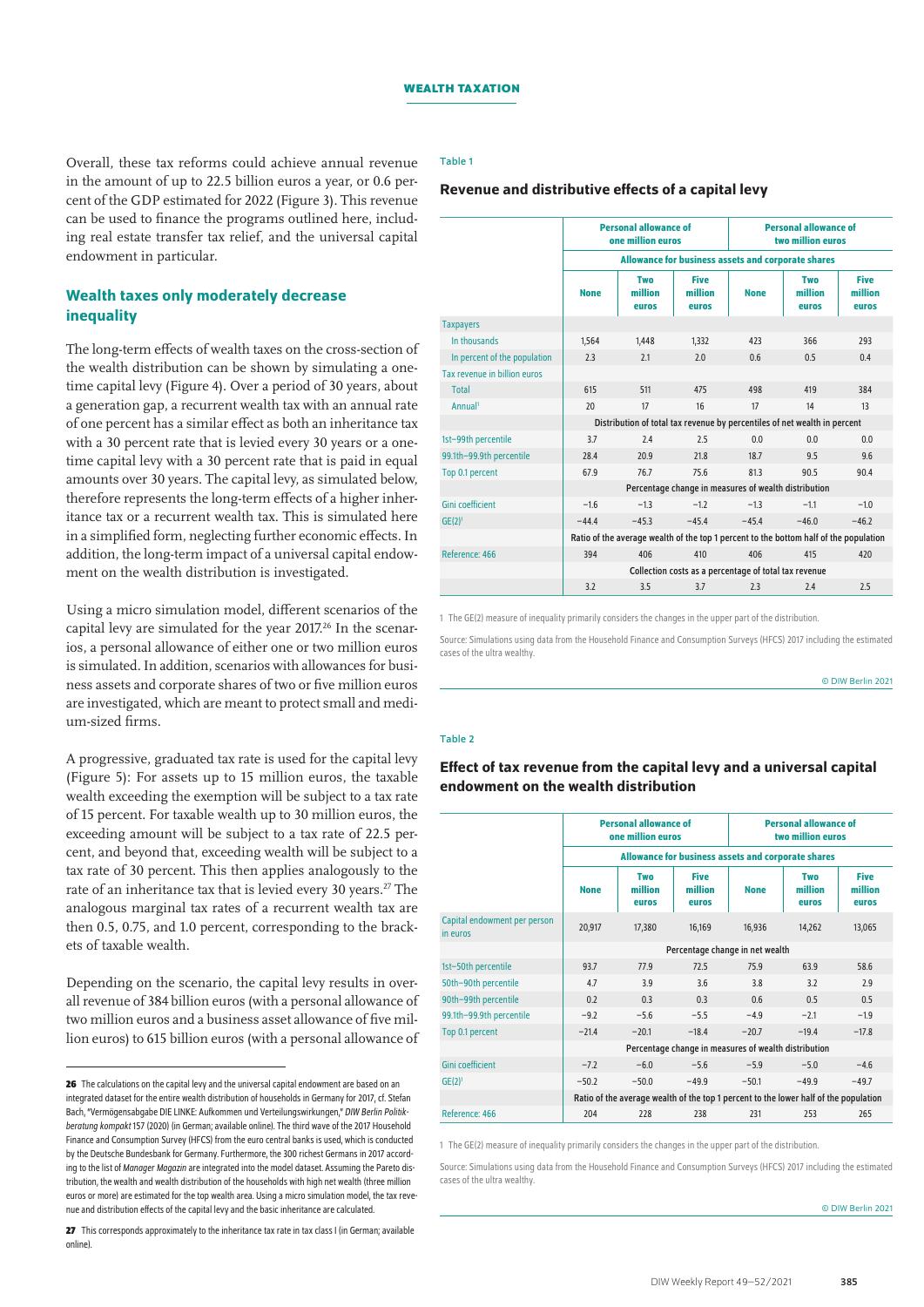### Figure 6

# Changes in wealth due to capital levy and a universal capital endowment

In percent for the scenario with the highest (blue) and lowest tax rate (orange)



Measured by the Gini coefficient, wealth inequality would decrease by five to seven percent.

a million euros and no business asset allowance) (Table 1). This equals to an annual revenue of 13 to 20 billion euros.

However, the capital levy only reduces the wealth distribution's Gini coefficient by 1.0 to 1.6 percent.<sup>28</sup> After all, since the total households' assets equal more than twelve trillion euros, a revenue between 384 and 615 billion euros is still only around five percent of total private wealth. Moreover, the Gini coefficient refers to the middle of the distribution and does not react strongly to changes at the upper end where the capital levy is levied. In contrast, the rather top-sensitive GE(2) measure, which reacts strongly to changes in the upper range of the wealth distribution,<sup>29</sup> decreases by almost half. The ratio of the average wealth between the top one percent and the bottom half of the population, which is 466

in the reference scenario, reacts more strongly.<sup>30</sup> This ratio drops to 394 to 420.

# Universal capital endowment can cause a noticeable reduction in wealth inequality

The long-term impact of a universal capital endowment is simulated by paying out the revenue of the capital levy uniformly to each member of the population between 18 and 47 years old, which is around 30 million people as of 2017. Thus, it is treated as if the universal capital endowment had been paid for the past 30 years and the recipients of the money had used it for wealth accumulation and had not spent it. The capital levy revenue can finance a universal capital endowment of either 13,000 or 21,000 euros per beneficiary at the lowest or highest amount of revenue, respectively (Table 2).

A universal capital endowment benefits the younger generations, which have fewer assets and are not affected by the capital levy. Accordingly noticeable are the effects on the wealth distribution: In the bottom half of the population,

**<sup>28</sup>** The Gini coefficient for the wealth distribution of households in Germany is around 0.8. The Gini index is a statistical standard measure of inequality of a distribution. It is measured from a scale of 0 (no inequality) to 1 (the most inequality possible). You can find further information (in German) in the [DIW Berlin Glossary](https://www.diw.de/de/diw_01.c.413334.de/gini-koeffizient.html).

**<sup>29</sup>** The generalized entropy measures (GE) with weighting >1 emphasize changes in the upper range of the distribution more strongly (top-sensitive), cf. Frank A. Cowell, "Generalized entropy and the measurement of distributional change," *European Economic Review* 13, no. 1 (1980): 147–159 ([available online\)](https://www.sciencedirect.com/science/article/abs/pii/0014292180900513). The GE(2) measure in particular, which corresponds to the half of the squared variation coefficient of the distribution, is very sensitive to changes in the upper range of the distribution.

**<sup>30</sup>** The average wealth of the lower population is 12,245 euros while it is 5.7 million euros for the top percent. This means that the richest percent of the population has 466 times the amount of wealth per capita as the poorer half.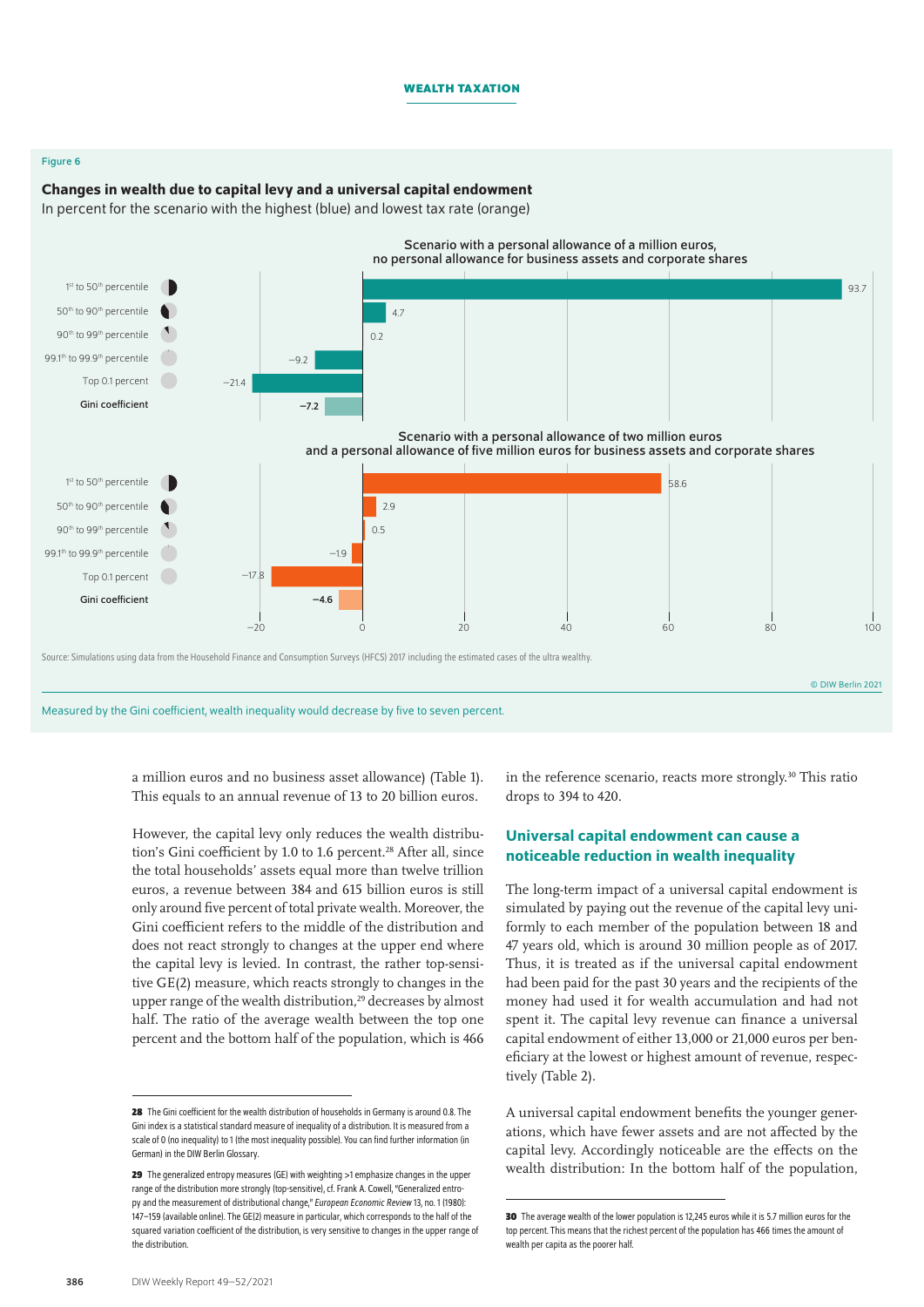wealth increases by an average of 59 to 94 percent, depending on the amount of the capital levy, while the wealth of the top 0.1 percent decreases by an average of 18 to 21 percent as a result of the capital levy (Figure 6). The ratio of the average wealth between the top one percent and the bottom half of the population decreases from 466 to 204 to 265.

Including the universal capital endowment, the Gini coefficient decreases by five to seven percent. The strong top-sensitive GE(2) measure, in contrast, only decreases a little less than in the case of the pure capital levy. This is because the universal capital endowment only plays a minor role in the highest range of the wealth distribution.

In these simulations, simplified assumptions are made that are canceled out by other developments in reality. For example, the wealthy and ultra wealthy population will mostly meet tax requirements from their returns or offset them through their high saving rates. Low-earning and middle class households could reduce their saving efforts as a result of the universal capital endowment, but this could be reduced by the endowment's usage requirements. In addition, tax avoidance and other economic effects of wealth taxes reduce their revenue. Overall, the actual effects on the wealth distribution are likely to be smaller. Further elements of the inheritance tax and, primarily, real estate taxation reforms suggested here do not only affect the very wealthy. Therefore, these are likely to only have a minimal impact on the wealth distribution.

**Stefan Bach** is a research associate in the Public Economics Department at DIW Berlin | [sbach@diw.de](mailto:sbach%40diw.de?subject=)

JEL: H53, H24, D31.

Keywords: Wealth formation, capital endowment (minimum inheritance), wealth taxation, wealth distribution.

# Conclusion: Wealth for all by supporting wealth accumulation, a universal capital endowment, and wealth taxes

Wealth is especially unequally distributed in Germany, and the middle class in particular has relatively low net wealth. More widespread wealth accumulation would increase (pension) provision and reduce the risk of poverty, especially in old age. In the long term, this would also relieve public finances. To achieve this goal, the new Federal Government should more effectively support home ownership, supplementary pension provision, and financial assets. Moreover, it should eliminate barriers to wealth accumulation, such as on the real estate market or in tax law. However, these wealth accumulation and tax reform programs would decrease the high wealth concentration in Germany only moderately and over the long term.

A universal capital endowment of around 20,000 euros for each 18-year-old would be more effective in particular. Altogether, the programs including the reduction of the real estate transfer tax cost around 22.5 billion euros annually. They could be financed via an inheritance tax increase or other taxes on the wealthy. In particular, a universal capital endowment paired with wealth taxes would reduce wealth inequality considerably in Germany.